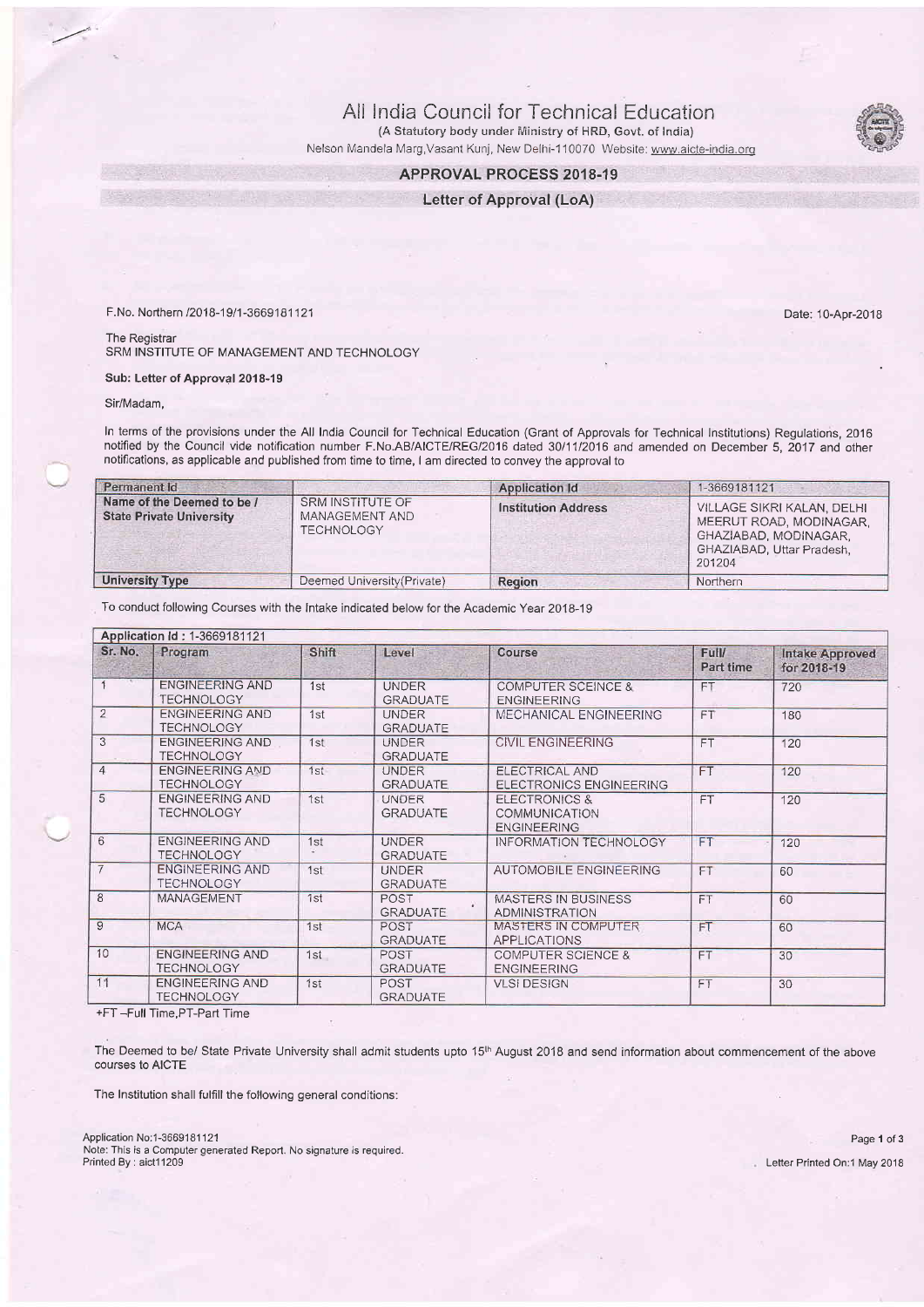- 1. The management shall provide adequate funds for development of land and related infrastructure, instructional and other facilities as oer norms and standards laid down by the Council from time to time and for meeting recurring expenditure.
- $\overline{2}$ . The Eligibility Criteria for admissions shall be made in accordance with the regulations notified by the Council in Approval process Handbook.
- The curriculum of the course, the procedure for evaluation / assessment of students may be in accordance with the Model Curriculum and  $\mathcal{R}$ Exam reforms prescribed by the AICTE from time to time.
- The management of the Institution shall not discontinue any course(s) or start any new course(s) or alter intake capacity of seats without  $\ddot{4}$ . the prior approval of the Council.
- 5. No excess admission shall be made by the Institution over and above the approved intake under any circumstances. In case any excess admission is reported to the Council, appropriate action as per the notified regulations shall be initiated against the Institution.
- $6$ The Institution shall not have any collaborative arrangements with any other Indian and / or Foreign Universities for conduct of technical courses without obtaining prior approval from AICTE. In case any violation is reported to the Council, appropriate action as per the notified regulations shall be initiated against the Institution.
- $\overline{7}$ . The Institution shall operate only from the approved location, and that the institution shall not open any off campus study centers / extension centers directly or in collaboration with any other institution / university / organization for the purpose of imparting technical education without obtaining prior approval from the AICTE. lf found so, appropriate action as per the notified regulations shall be initiated against the Institution.
- The accounts of the Institution shall be got audited annually by a certified Chartered Accountant by the institute and shall be open for 8. inspection by the Council or persons authorized by it,
- 9. The Heads of Departments, the teaching and other staff shall be appointed in given time frame and selection shall be done according to pfocedures, qualifications and experience prescribed by the Council from time to time and pay scales shall be as per the norms prescribed by the UGC/AICTE from time to time.
- 10. The Institution shall publish an information booklet before commencement of the academic year giving details regarding the Institution and courses / programs being conducted, academic calendar, fees charged and details of infrastructural facilities including faculty etc. in the form of mandatory disclosure on the Institute Website. The information shall be revised every year with updated information about all aspects of the Institute.
- lf the Institution fails to disclose the information or suppresses and / or misrepresents the information, appropriate action as per the notified regulations shall be initiated against the Institution. 11.
- 12. AICTE may also conduct inspections with or without notifying the dates to verify specific complaints, to verify adherence to AICTE norms & standards, ahd to verify any mis-representation, violation of norms & standards, mal-practices etc.
- The Institution by virtue of the approval given by Council shall not automatically become claimant to any grant-in-aid from the Central or State Government.  $13.$
- 14. In the event of a student / candidate cancelling the admission before the starting of the course, the wait listed candidates should be given admission against the vacant seats. The entire fee collected from the student, after a deduction of the processing fee of not more than Rs. 10004 (Rupees one thousand only) shall be refunded to the student / candidate withdrawing from the program. lt would not be permissible for the Institute to retain the School / Institution Leaving Certificates in original to force retention of admitted students and not to charge fees for the remaining period if a student cancels the admission at any point of time.
- 15. The Institution shall take appropriate measures for prevention of ragging in any form, in the light of AICTE regulation "Prevention and Prohibition of Ragging in Technical Institutions, Universities including Deemed to Universities imparting technical education" Regulation 2009 (F.No. 37-3/Legal/AICTE/2009 dated 01/07/2009). In case of failure to prevent the instances of ragging by the Institution, the Council shall take appropriate action as per the notified regulations.
- Institution shall not conduct any UGi PG/ Diploma Level Courses/ Programmes as mentioned in the Approval Process Hand Book through Distance Education/ ODL mode. 16.

The Institution shall strictly follow further conditions as may be specified by the Council from time to time. The Council may withdraw the approval, in case it obseryes any violation of the above conditions and / or non-adherence to the norms and standards prescribed by the Council, mis-representation of facts and submitting factually incorrect information to it.

Application No:1-3669181; 21 Note: This is a Computer generated Report. No signature is required. Printed By : aict11209